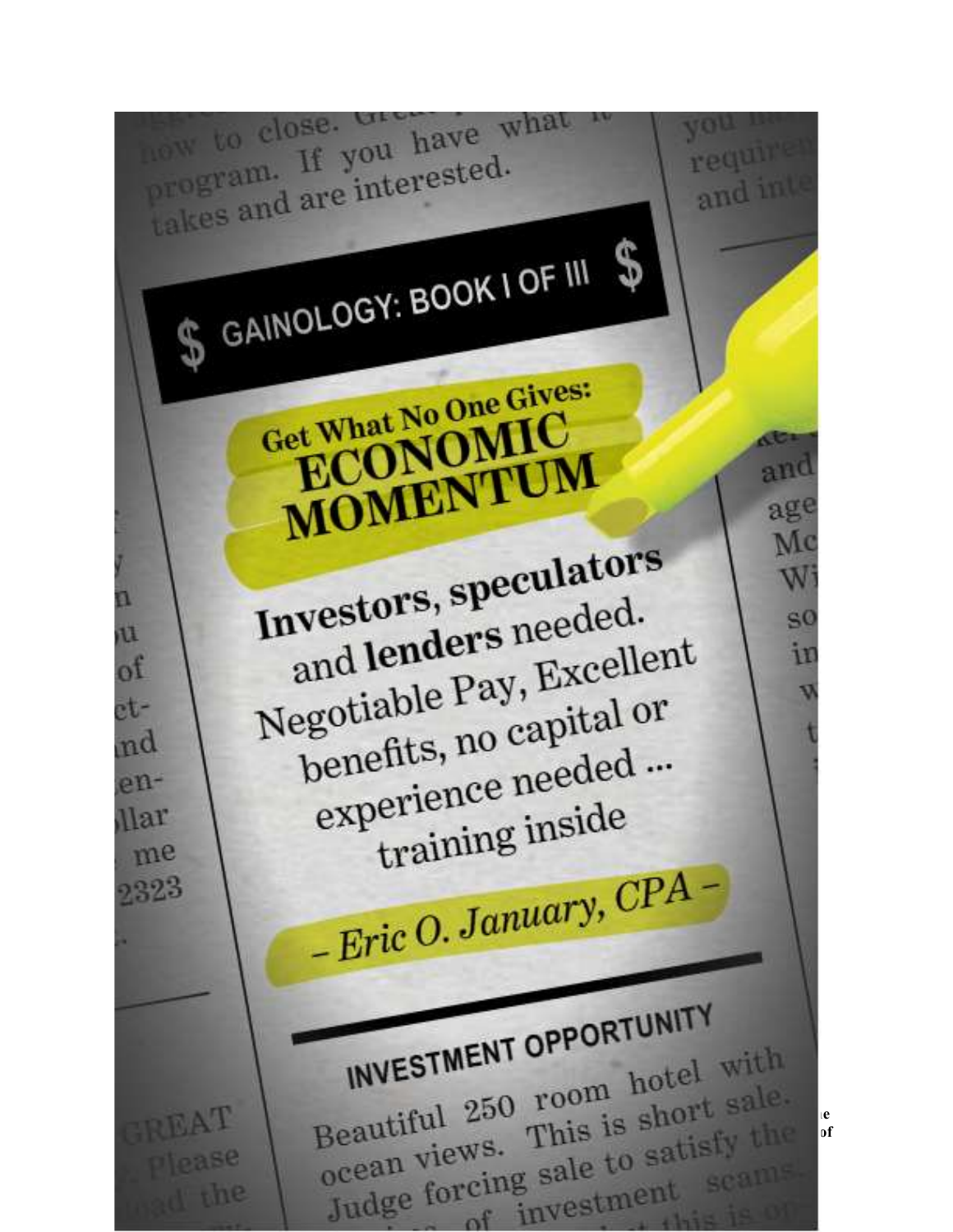## Principle #3 – Don't Just Do It. Do What Works!

If an automobile didn't have an engine could a salesperson convince you that it would work in its "as is" condition?

 The reason people waste time and money is often related to their idea of work. There are limited number of ways that something can work as well as an unlimited number of factors that cause things not to work. If you apply the idea of work to investments many questions arise. For instance, you may have accepted, as I did as a registered representative, the widely held belief that the stock market and other financial products work, but how is the word working being defined?

 Scientists, in order to avoid confusion, use agreed upon terminology, but concerning money, there is no such agreement, and consequently there is more than one definition of the word working in use. The problem is that only one of the definitions actually works. The difference rests in the simple fact that an employer's expectations is how people measure if something works. For example, if an individual did not expect any type of compensation from a hard day's work–no paycheck, no benefits, no form of compensation or recognition–gaining nothing would work. In fact, if an individual did not expect to gain anything, then gaining even a little something would be a treat.

 That is how the stock market works. Individuals using financial principles are financially trained not to expect anything from owning a publicly-traded business. For this reason, stock market gurus can claim that stock market investments are working. This is why I ask people, "If stocks are so profitable why do the owners have to sell them to make money?" Pundits claim that it works despite not paying the owners at all or paying such low amounts that our life average expectancies would have to increase many hundreds of years for the yields to be adequate. Health care is always improving for those who can afford it, but I doubt that it will ever extend human lives that much. In 2005 (the original publication year of this book) I noted that the median yield in 2001 was one hundred years.

 Can I tell you something from a business owner's perspective? That is not working: Expecting nothing from your business or investment portfolio of businesses is hobby, not business like. Hobbies are activities that a person engages in for primarily fun. Businesses are activities that we engage in primarily to profit. The distinction between the two activities is one reason the IRS treats retail stock investors more like hobbyist versus business people when it is time to pay Uncle Sam. Business people can deduct all reasonable and necessary expenses against income and hobbyist have limited deductibility. The point is that I've never had a client or met a business person who defines what he/she hires employees do to, work, as doing any ole thing or nothing. In science, business and society in general, when something or someone is working it is producing power.

 As simple as this definition is, to gain, you can't afford to think of "working for you" any other way. That is what working is. To understand what working is required me learning both the

## © August 5, 2017 by Eric O. January. All rights reserved. Without prominent citation of the authors name and book title no part of this excerpt may be reproduced or transmitted using any present or future form of technology without the expressed written consent of the author or publisher.